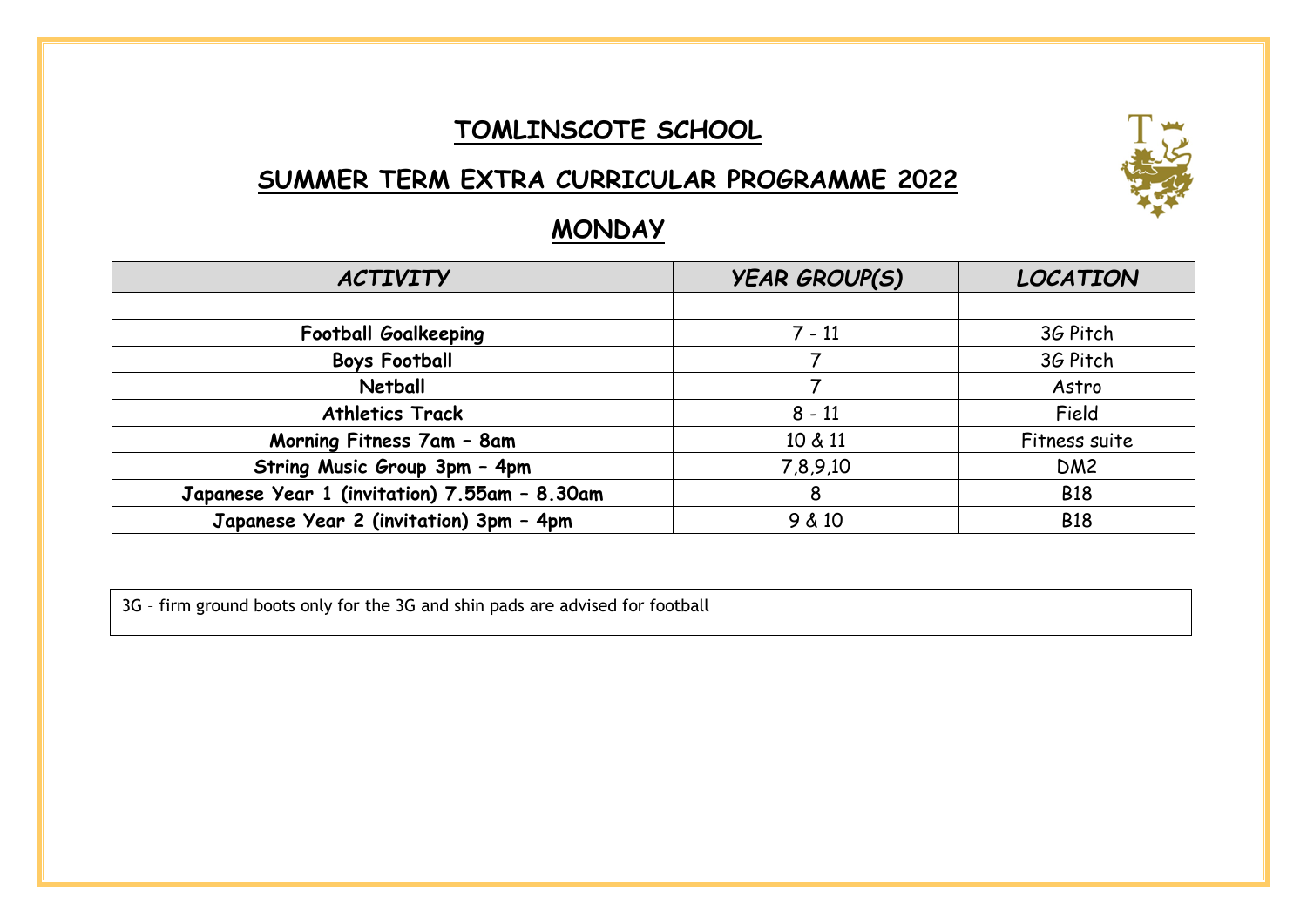## **TUESDAY**



| <b>ACTIVITY</b>                              | <b>YEAR GROUP(S)</b> | <b>LOCATION</b>                    |
|----------------------------------------------|----------------------|------------------------------------|
| Cricket                                      | 7,8,9,10 & 11        | Frimley Cricket Club               |
| Tennis                                       | 7,8,9,10 & 11        | Astro                              |
| Morning Fitness 7am - 8am                    | 10 & 11              | <b>Fitness Suite</b>               |
| Athletics - Field                            | 7,8,9,10 & 11        | Field                              |
| <b>Boys Football</b>                         | 10 & 11              | 3G                                 |
| KS3 Art Club 3pm - 4pm                       | 7,8 & 9              | A27                                |
| Year 7 Wind Band 7.45 - 8.15am               | 7                    | DM2 Room                           |
| Year 7 Dance Club 3:15pm - 4:15pm            | $\overline{7}$       | AG3 Room                           |
| <b>GCSE Photography Club</b>                 | 10 & 11              | A25 Room                           |
| <b>GCSE Music</b>                            | 10 & 11              | DM2 Room                           |
| <b>GCSE Drama Rehearsals KS4</b>             | 10 & 11              | DM1 Room                           |
| Sustainability Club 3pm - 4pm                | 7,8 & 9              | C2X Room                           |
| Gardening Club 3pm - 4pm                     | 7,8,9                | Meet outside between the LRC & CG3 |
| Mandarin Year 2 (invitation) 7.55am - 8.30am | 9 & 10               |                                    |
| Mandarin Year 1 (invitation) 3pm-4pm         | 8                    |                                    |
| Further Maths (Invitation) 3pm - 4pm         | 10                   | A Block                            |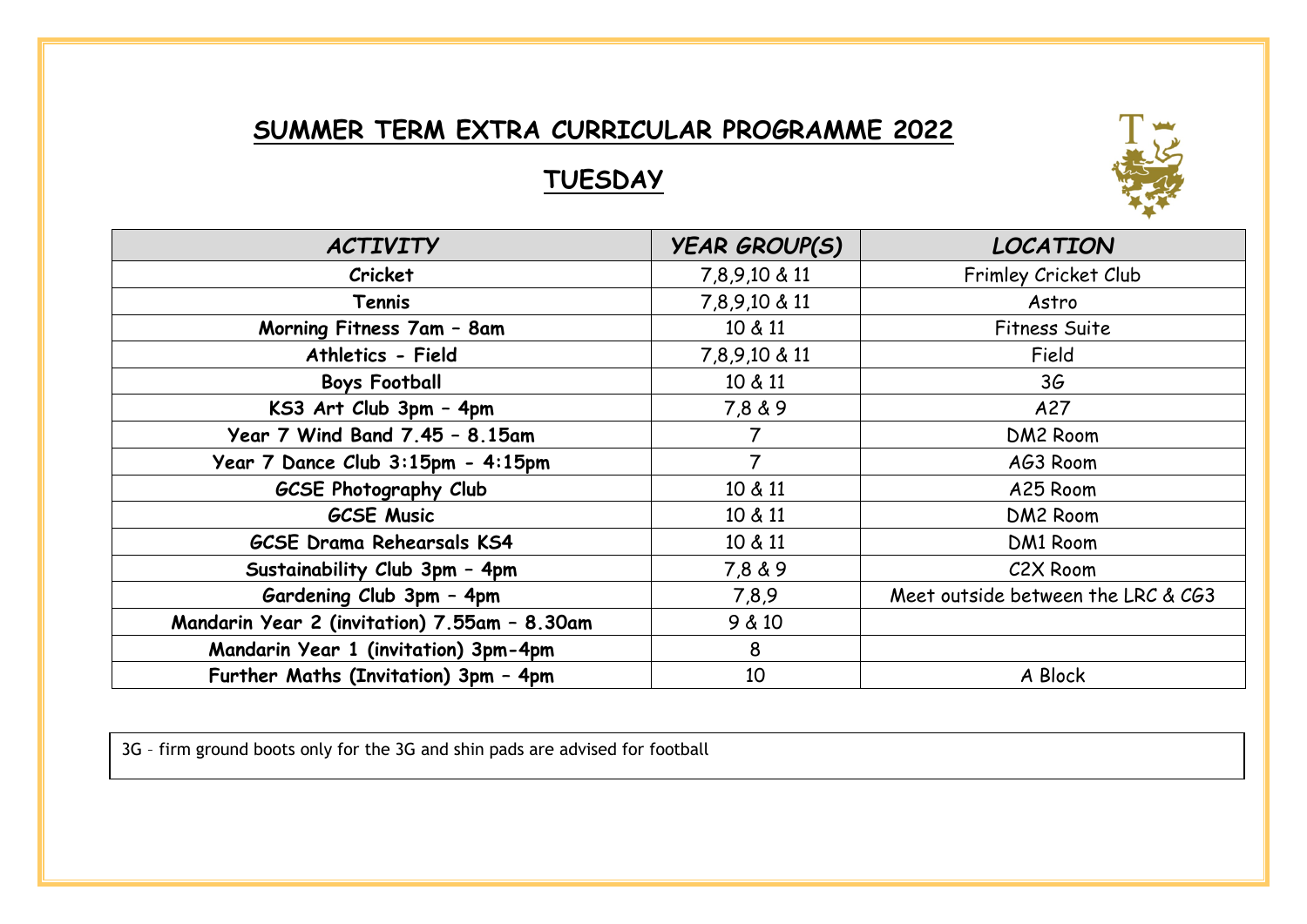## **WEDNESDAY**



| <b>ACTIVITY</b>                           | <b>YEAR GROUP(S)</b>     | <b>LOCATION</b>      |
|-------------------------------------------|--------------------------|----------------------|
| Trampolining                              | 7,8,9,10 & 11            | Gym                  |
| Netball                                   | $8 - 11$                 | Astro                |
| <b>Fitness</b>                            | 7,8,9,10 & 11            | <b>Fitness Suite</b> |
| <b>Boys Football</b>                      | 8                        | 3 <sub>6</sub>       |
| <b>Wind Band</b>                          | 7,8,9,10 & 11            | DM <sub>5</sub>      |
| GCSE Art Coursework Club                  | 10 & 11                  | Art Rooms            |
| KS3 Drama Club                            | 7,8 & 9                  | DM <sub>1</sub>      |
| Tomlinscote Dance Company 3:15pm - 4:15pm | 8,9,10 & 11              | AG3 Room             |
| Green Car Race Club 3.00pm - 4.00pm       | Speak to Mrs Lines in    | T7 Room              |
|                                           | Technology if interested |                      |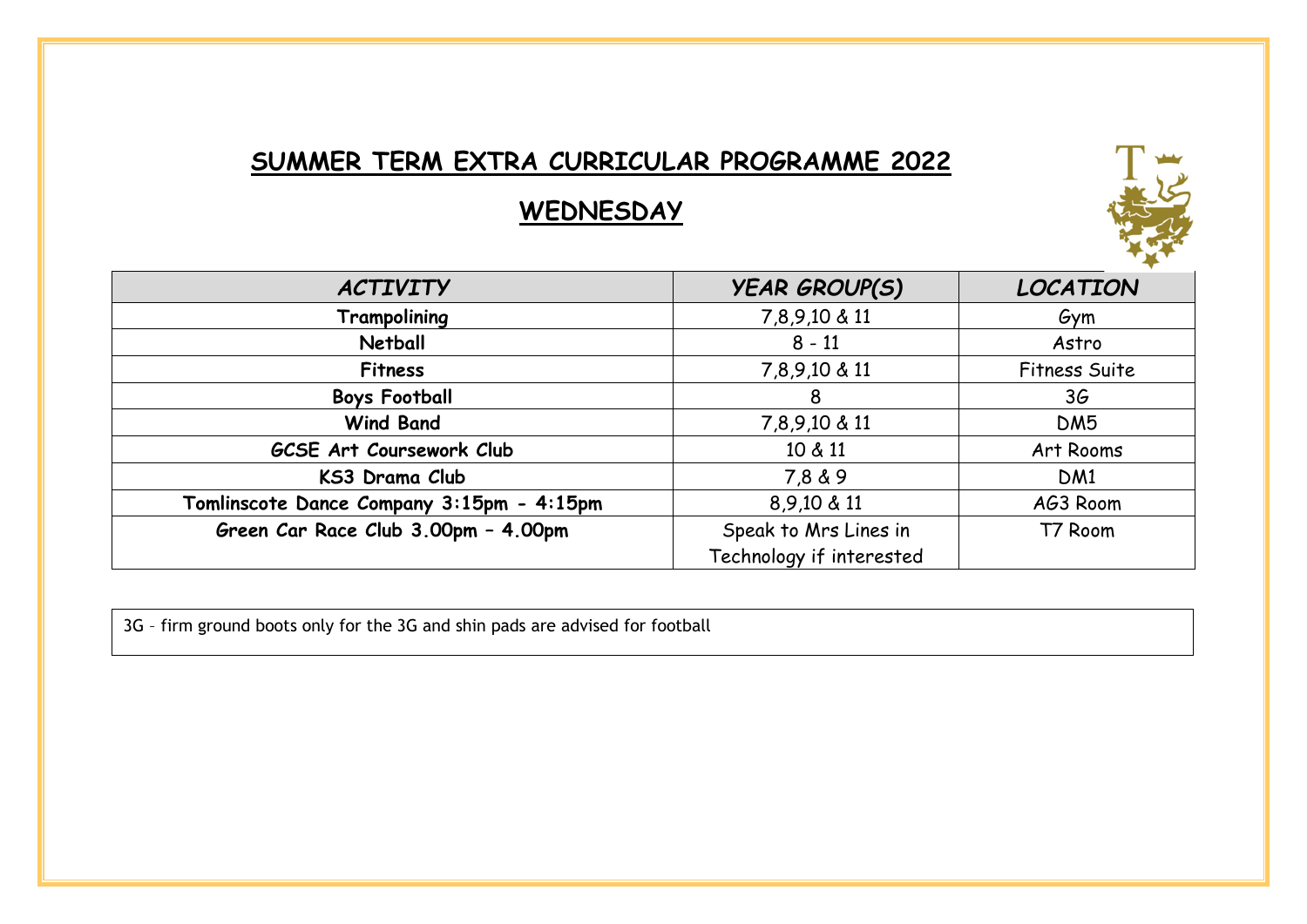# **THURSDAY**

| <b>ACTIVITY</b>                                  | <b>YEAR GROUP(S)</b> | <b>LOCATION</b> |
|--------------------------------------------------|----------------------|-----------------|
| <b>Rounders</b>                                  | 7,8,9,10 & 11        | Field           |
| Benchball                                        | 7                    | Gym             |
| Girls Football                                   | 7,8,9,10 & 11        | 36              |
| <b>Boys Football</b>                             | 9                    | 36              |
| Debating Club 3.00pm - 4.00pm                    | 7,8,9,10 & 11        | C35 Room        |
| Tomlinscote Choir 3.00pm - 4.05pm                | 7,8,9,10 & 11        | DM2 Room        |
| <b>BTEC Dance</b>                                | 10                   | AG3 Room        |
| Flautissimo Club (advanced) 10.40am - 11.00am    | 7,8,9,10 & 11        | DM2 Room        |
| <b>GCSE Drama Rehearsals</b>                     | 10 & 11              | DM1 Room        |
| Flutets (beginners) Lunchtime                    | 7,8,9,10 & 11        | DM2 Room        |
| Jazz Band 3.00pm - 4.05pm                        | 7,8,9,10 & 11        | DM5 Room        |
| GCSE Art Support Club                            | 10 & 11              | Art Rooms       |
| LGBT+ Club (Prism) 3.00pm - 4.00pm               | 7,8,9,10 & 11        | <b>LRC</b>      |
| International Ambassadors Club 10.40am - 11.00am | 7,8,9,10 & 11        | E Block         |
| Japanese Year 2 (invitation) 7.55am - 8.30am     | 9 & 10               |                 |
| Mandarin Year 1 (invitation) 7.55am - 8.30am     | 8                    |                 |
| Japanese Year 1 (invitation) 3pm - 4pm           | 8                    |                 |
| Mandarin Year 2 (invitation) 3pm - 4pm           | 9 & 10               |                 |